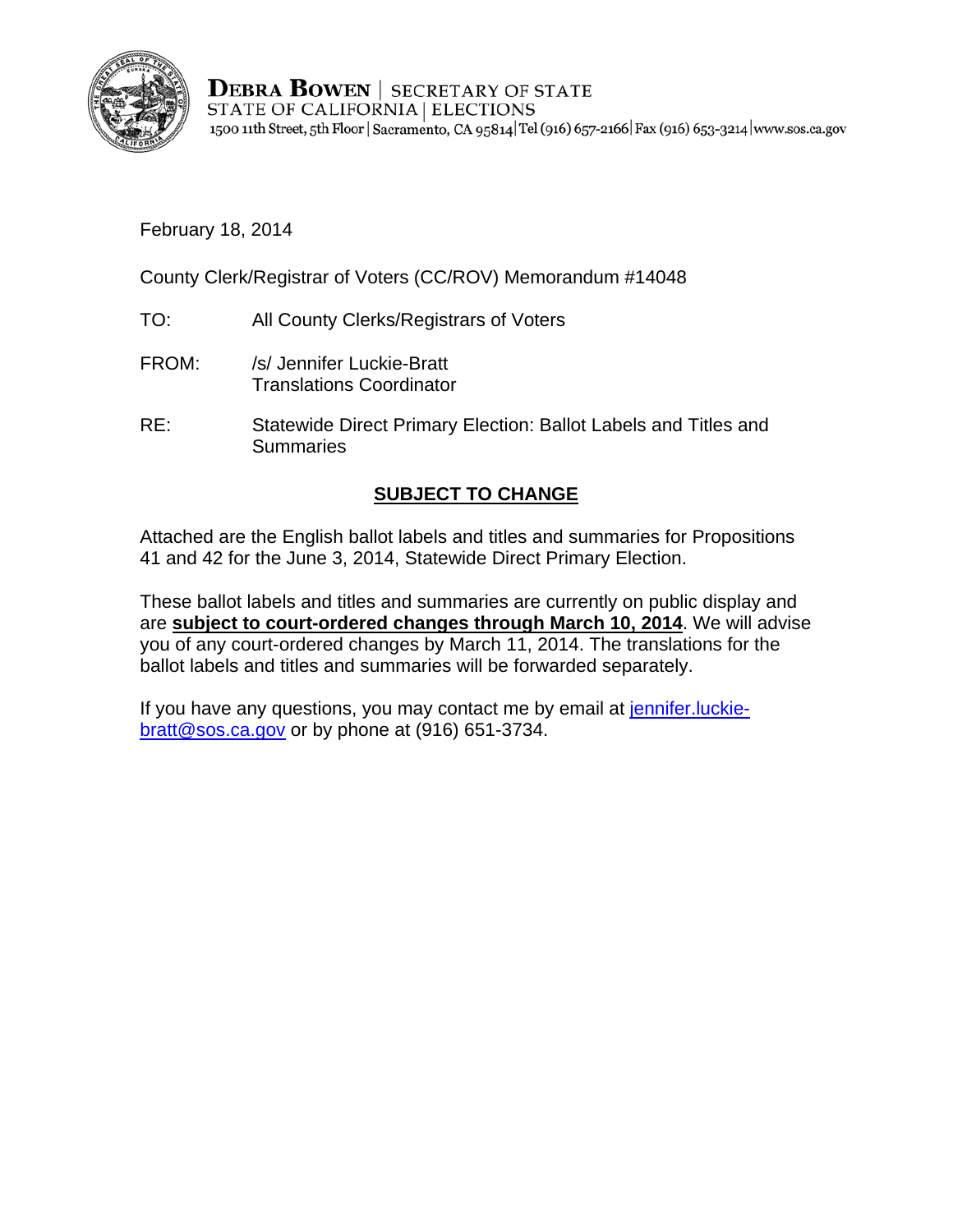## **BALLOT LABEL**

#### **VETERANS HOUSING AND HOMELESS PREVENTION BOND ACT OF 2014.**

Authorizes \$600 million in general obligation bonds for affordable multifamily supportive housing to relieve homelessness, affordable transitional housing, affordable rental housing, or related facilities for veterans and their families. Fiscal Impact: Increased state bond costs averaging about \$50 million annually over 15 years.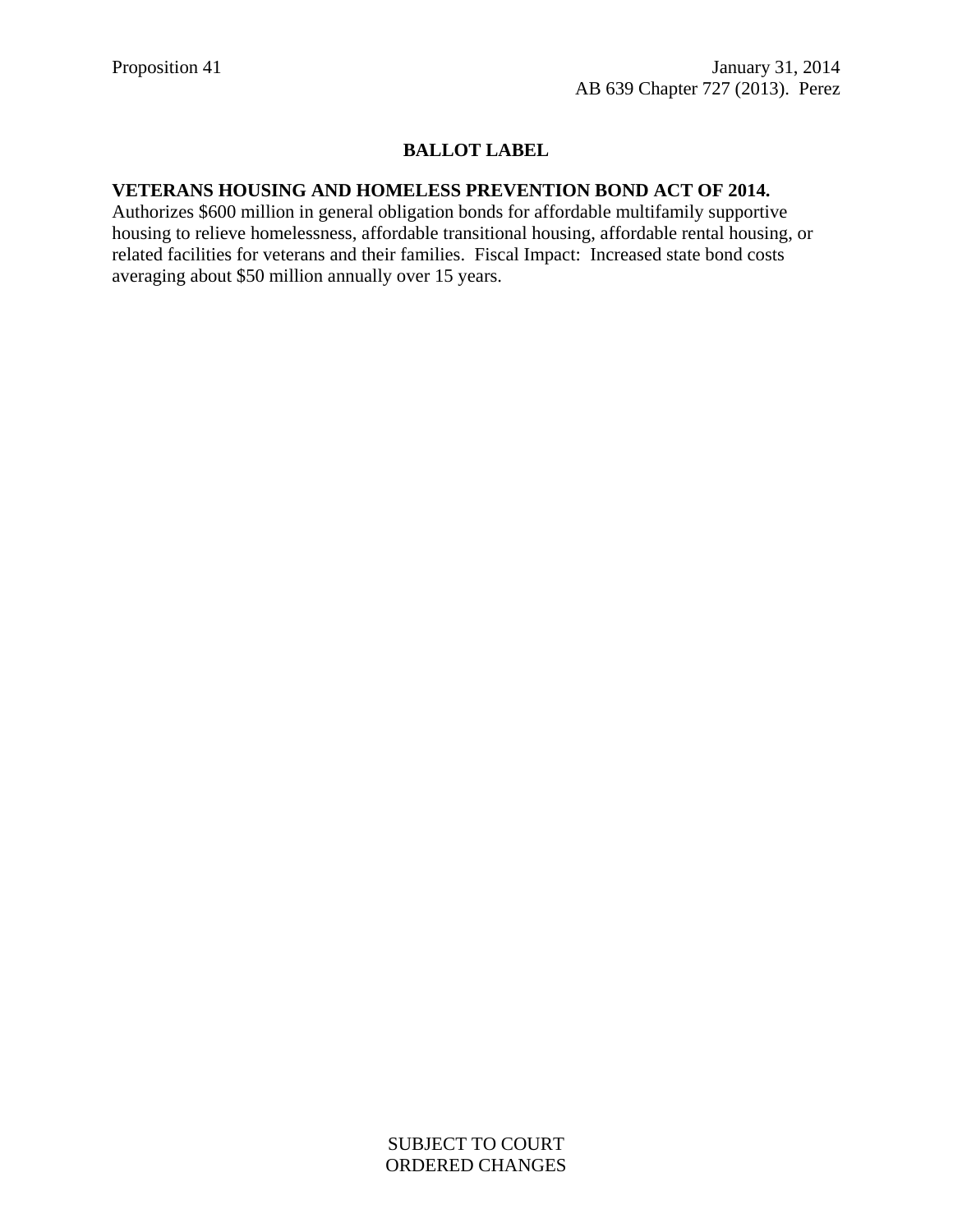## **BALLOT TITLE AND SUMMARY**

#### **VETERANS HOUSING AND HOMELESS PREVENTION BOND ACT OF 2014.**

- Authorizes \$600 million in general obligation bonds for affordable multifamily supportive housing to relieve homelessness, affordable transitional housing, affordable rental housing, or related facilities for veterans and their families.
- Provides funding for programs to address homeless veterans and those at risk of becoming homeless and annual evaluations of the effectiveness of housing programs funded by the bonds.
- Appropriates money from General Fund to pay off bonds.

### **Summary of Legislative Analyst's Estimate of Net State and Local Government Fiscal Impact:**

• Increased state bond repayment costs averaging about \$50 million annually over 15 years.

| <b>State Bond Cost Estimates</b>     |                      |
|--------------------------------------|----------------------|
| Authorized borrowing                 | \$600 million        |
| Average annual cost to pay off bonds | \$50 million         |
| Likely repayment period              | 15 years             |
| Source of repayment                  | General tax revenues |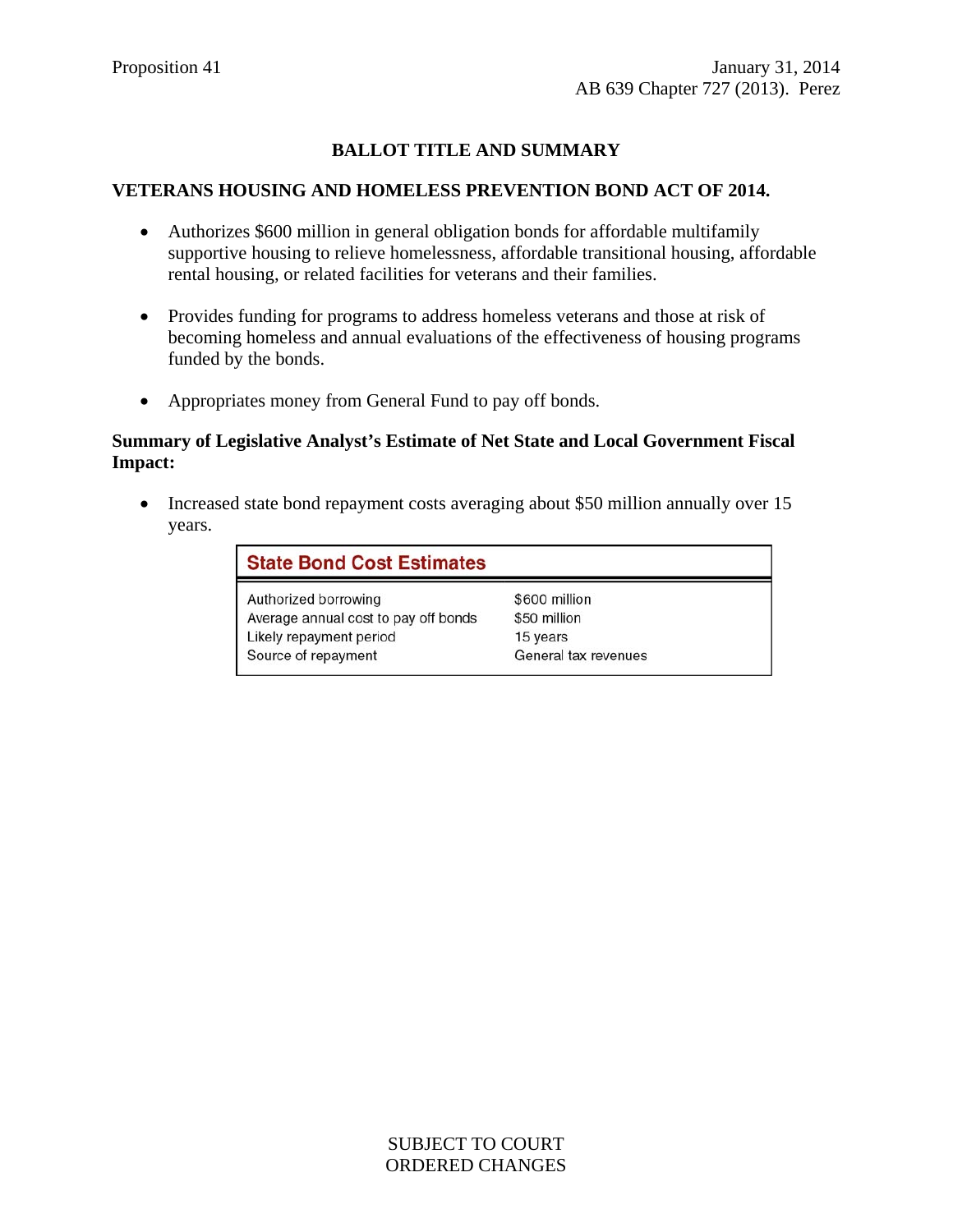## **BALLOT LABEL**

## **PUBLIC RECORDS. OPEN MEETINGS. STATE REIMBURSEMENT TO LOCAL AGENCIES. LEGISLATIVE CONSTITUTIONAL AMENDMENT.** Requires local government compliance with laws providing for public access to local government body

meetings and records of government officials. Eliminates reimbursement for costs of compliance. Fiscal Impact: Reductions in state payments to local governments in the tens of millions of dollars annually. Potential future costs on local governments in the tens of millions of dollars annually.